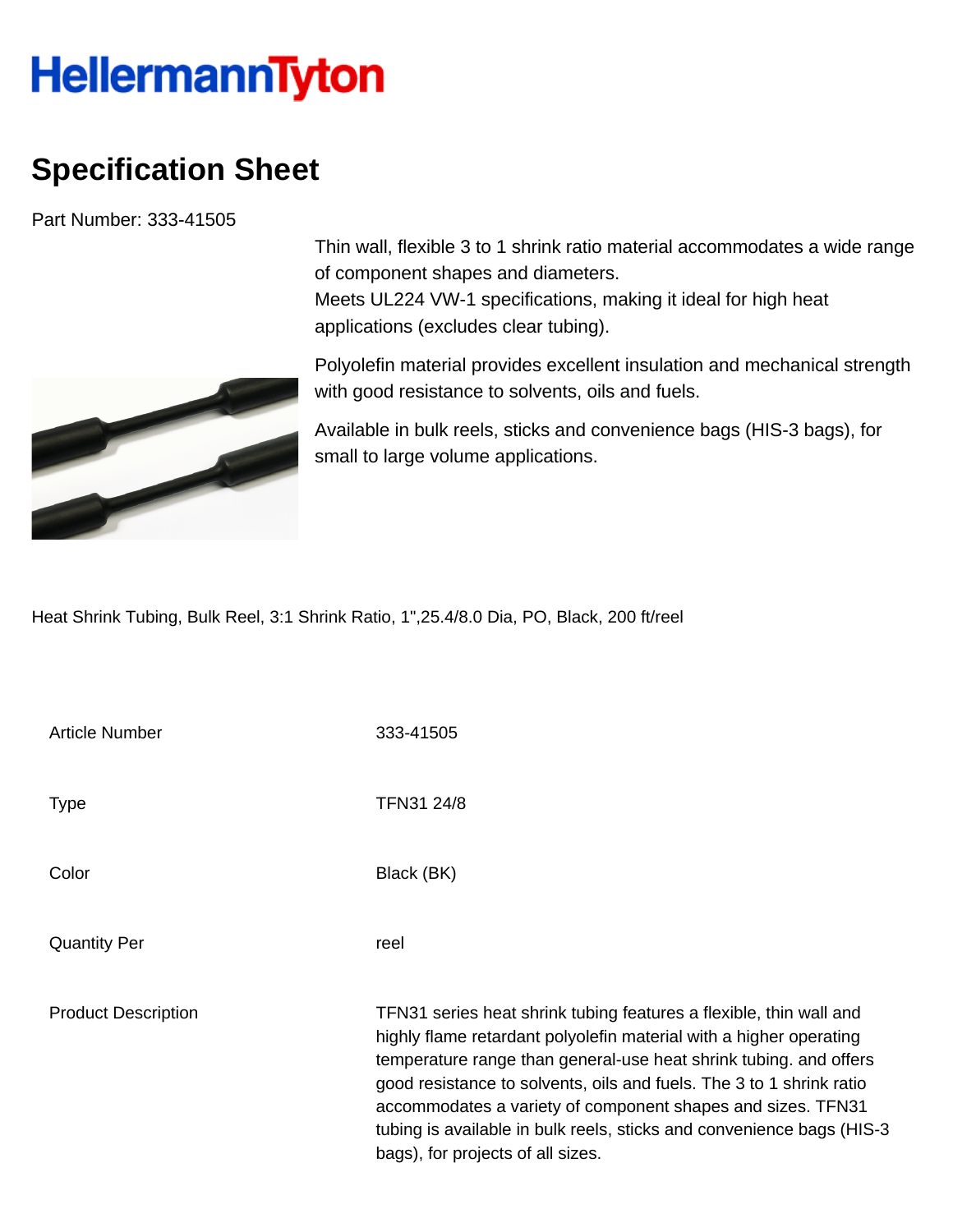| <b>Short Description</b>     | Heat Shrink Tubing, Bulk Reel, 3:1 Shrink Ratio, 1", 25.4/8.0 Dia, PO,<br>Black, 200 ft/reel |
|------------------------------|----------------------------------------------------------------------------------------------|
| <b>Global Part Name</b>      | TFN31 24/8-PO-X-BK                                                                           |
| Length L (Imperial)          | 200.0                                                                                        |
| Length L (Metric)            | 61.0                                                                                         |
| Variant                      | Thin-Wall                                                                                    |
| Nominal Diameter (Imperial)  | 1                                                                                            |
| Nominal Diameter (Metric)    | 24                                                                                           |
| Wall Thickness WT (Imperial) | .047                                                                                         |
| Wall Thickness WT (Metric)   | 1.20                                                                                         |
|                              |                                                                                              |
| Material                     | Polyolefin, cross-linked (PO-X)                                                              |
| <b>Material Shortcut</b>     | PO-X                                                                                         |
| Flammability                 | <b>UL 224 VW-1</b>                                                                           |
| Halogen Free                 | No                                                                                           |
| <b>Operating Temperature</b> | -58°F to +275°F (-50°C to +135°C)                                                            |